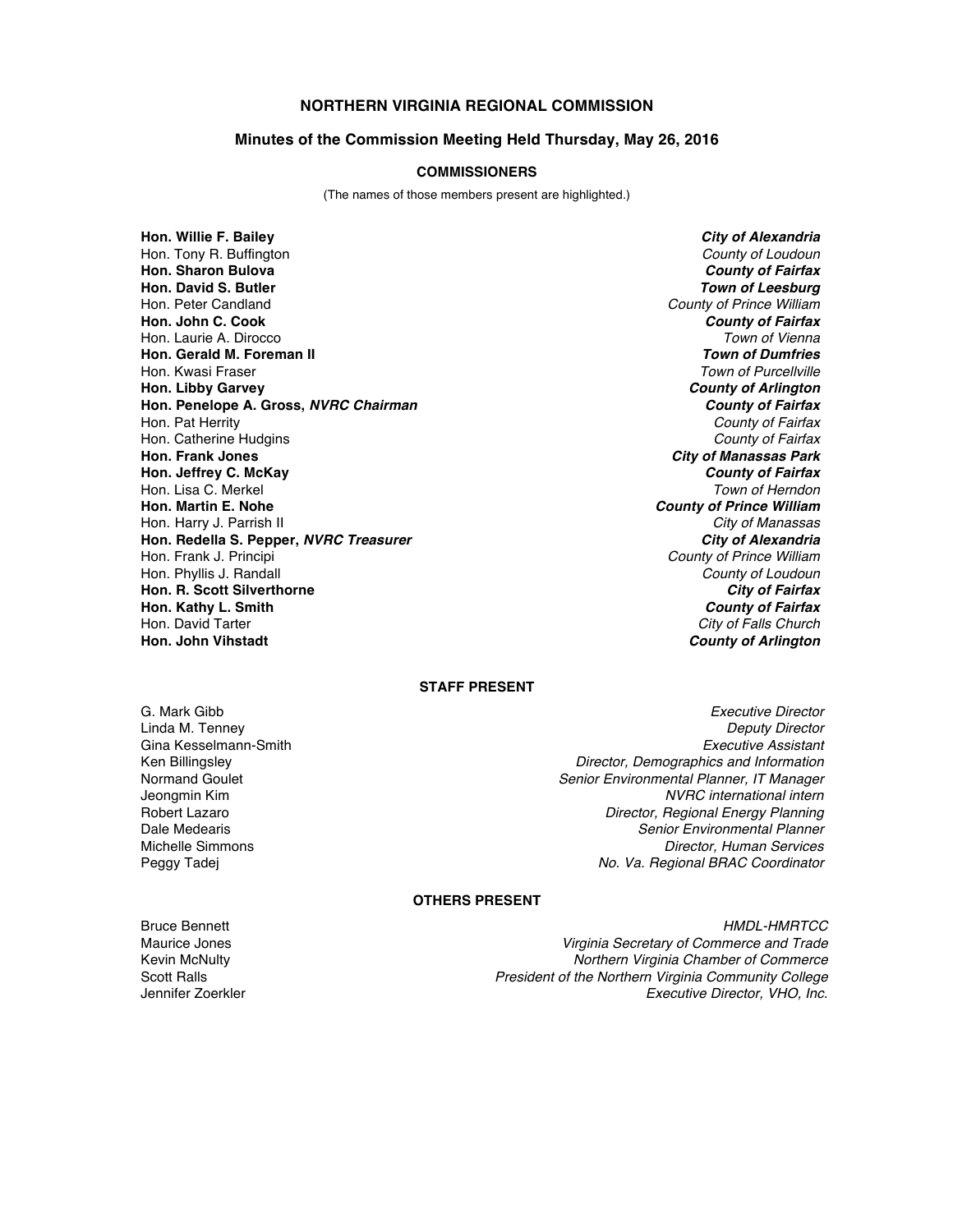Summary Minutes of the Commission May 26, 2016 Page 2

ALLEGIANCE

CALL TO ORDER Chairman Gross called the meeting to order at 7:35 p.m.

PLEDGE OF The Pledge of Allegiance was recited by all present.

ROLL CALL The roll was called and all members present or absent were noted for the record.

APPRECIATION Chairman Gross introduced the monthly Chairman's "Thank you Award" and honored one staff member at NVRC for this month: Gina Kesselmann-Smith.

MINUTES Commissioner Silverthorne moved approval of the Commission meeting minutes of April 28, 2016. The motion was seconded by Commissioner Butler and carried unanimously.

> Commissioner Bulova, Commissioner Smith and Commissioner Foreman abstained, as they had not attended the last Commission meeting.

PRESENTATION Chairman Gross introduced the Virginia Secretary of Commerce and Trade Maurice Jones, and Dr. Scott Ralls, President of the Northern Virginia Community College (NOVA), who reported on the Go Virginia progress.

> Secretary Jones began his report by giving a quick summary of the Go Virginia Initiative. What Go Virginia attempts to do is provide more tools to the regions for economic development.

Go Virginia basically consists of three big pieces:

- 1. Regional Councils are to be formed. The regional designations are supposed to occur between now and October/November 2016
- 2. The Regions will then receive Grant dollars to basically do regional economic development plans / regional business plans.
- 3. There will be dollars allocated to the regions based on the headcount in those regions. There will also be a competitive pool of dollars that regions can get.

Secretary Jones emphasized that Go Virginia is meant to incent collaboration between regions.

Then Secretary Jones referred to Dr. Ralls, who gave a quick summary on NOVA's new programs and how both NOVA and GMU are working with companies to assess their gaps, especially in the Information and Technology sector.

Secretary Jones concluded by saying that Go Virginia is a big opportunity, it will help regions maximize their efforts and that the process also will be refined over time.

*Questions and answers* Commissioner Bulova asked who would certify the regional council. Secretary Jones answered that it would be the State Board in case of competition. But normally it is expected that the regions will sort it out amongst themselves.

> Commissioner Nohe asked when the State Board is going to be appointed. Secretary Jones said that it should be the case by fall 2016 and that it is a collaborative effort between the Senate, the House and the Governor of Virginia.

> Mr. Gibb asked if it can be assumed that one of the regions will look like PDC 8. Secretary Jones responded by saying that it is still a work in progress, but it is very likely, as this region has a strong voice.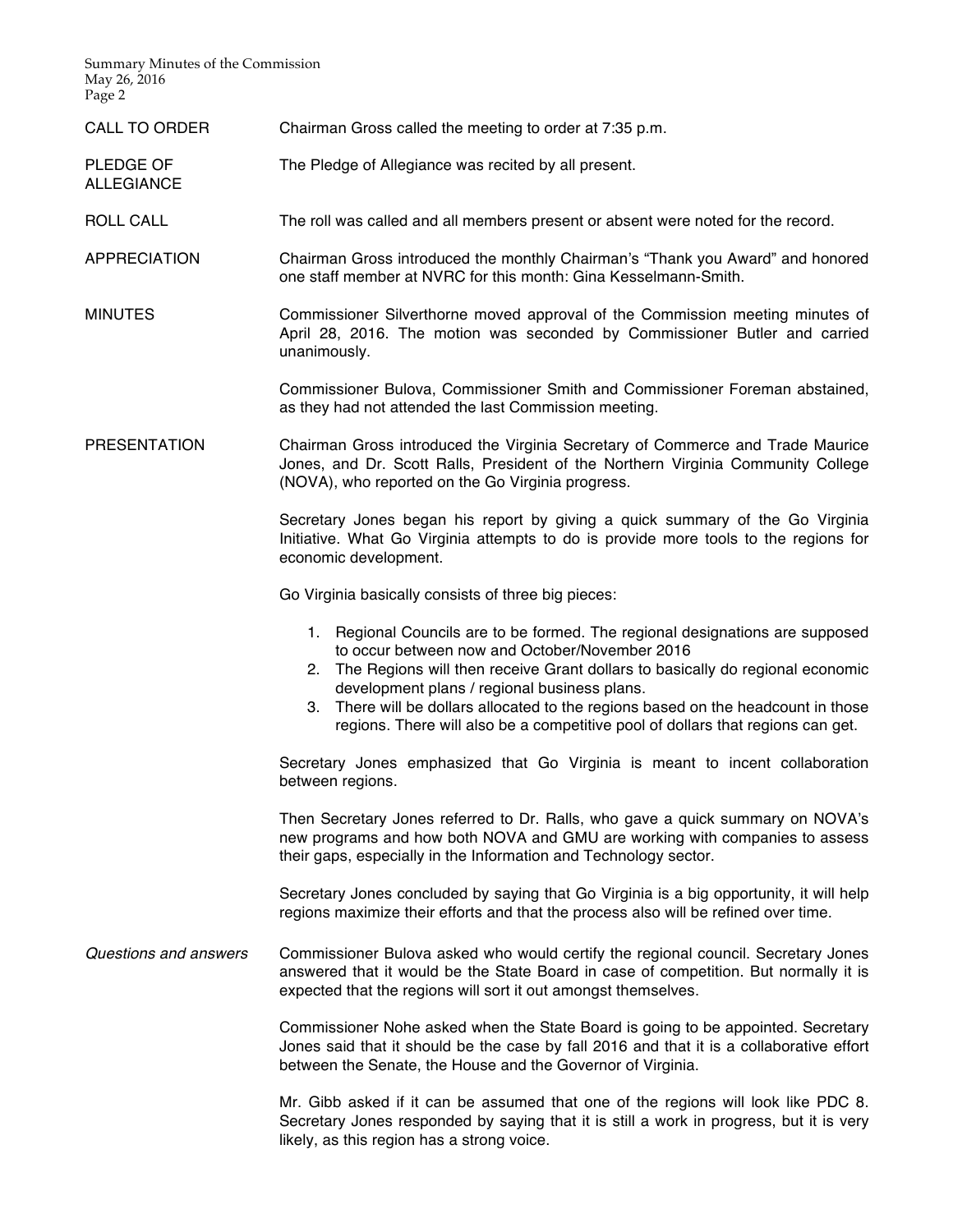CONSENT AGENDA Commissioner Jones moved approval of the Consent Agenda, consisting of the items outlined below, limited to Resolution No. P16-20 through P16-23. The motion was seconded by Commissioner Foreman and carried unanimously.

> Commissioner Garvey moved approval of the Resolution No. P16-24. The motion was seconded by Commissioner Nohe and carried, with Commissioner Bailey abstaining and Commissioner Pepper voting against this resolution.

- Resolution No. P16-20: Extension of Auditor Engagement
- Resolution No. P16-21: FY 2015 Audited Statements
- Resolution No. P16-22: Re-establishment of a Line of Credit
- Resolution No. P16-23: Selection of Contractor for Leesylvania Living Shoreline Project
- Resolution No. P16-24: Application to US Department of Transportation, Maritime Administration for Planning and Environmental Analysis

Printed copies of the report were distributed and Mr. Gibb went through the slides:

EXECUTIVE DIRECTOR'S REPORT

- Solarize Spring 2016
- Four Mile Run Alexandria Wetlands Ribbon Cutting
- Delegation from the State of Hesse, Germany
- Sharing Best Practices / Knowledge Transfer
- Working with Japan
- Leesylvania State Park Living Shoreline
- Community and Military Partnerships of NOVA
- Commission hosts Training

Then Mr. Gibb referred to Ms. Jennifer Zoerkler (Executive Director of VHO, Inc.) who reported on VHO's work during the contract period, that just ended 3/31/2016. VHO provides Certified Application Counselors (CAC's) to the Consortium clinics enrolling ADAP clients for health insurance through the Affordable Care Act (ACA) Federal Marketplace during Open Enrollment - Nov 2015-Jan 2016. ADAP is the AIDS Drug Assistance Program available through the Virginia Department of Health. ADAP provides drugs to low income HIV/AIDS clients. VDH also pays insurance premiums for qualifying clients. It is less costly for VDH to pay the premiums where medications are covered than to pay for costly HIV medications throughout the year. Also, it is shown that there are better overall health outcomes when clients are able to seek medical treatment for non-HIV related illnesses.

This is the third year that VHO has enrolled ADAP clients for health insurance. Consistency in services is an important aspect of serving these clients. They enjoy seeing the same CAC year after year for enrollment. Also, clients that are new to health insurance are very grateful when they complete the enrollment. Having health insurance is empowering for clients to be able to take control of their health without financial burden.

Ms. Zoerkler thanked the Commission and Michelle Simmons (NVRC staff) and her team for continuing to support this program.

For further questions Ms. Zoerkler can be reached at 703-501-5220 or at jzoerkler@vahealthoptions.com.

CHAIRMAN'S REPORT Chairman Gross commented on the status of the NVRC management audit that was discussed at the Commission meeting December 10, 2015 and announced that it is still in process, but that the interviews are now completed. The report is currently being written.